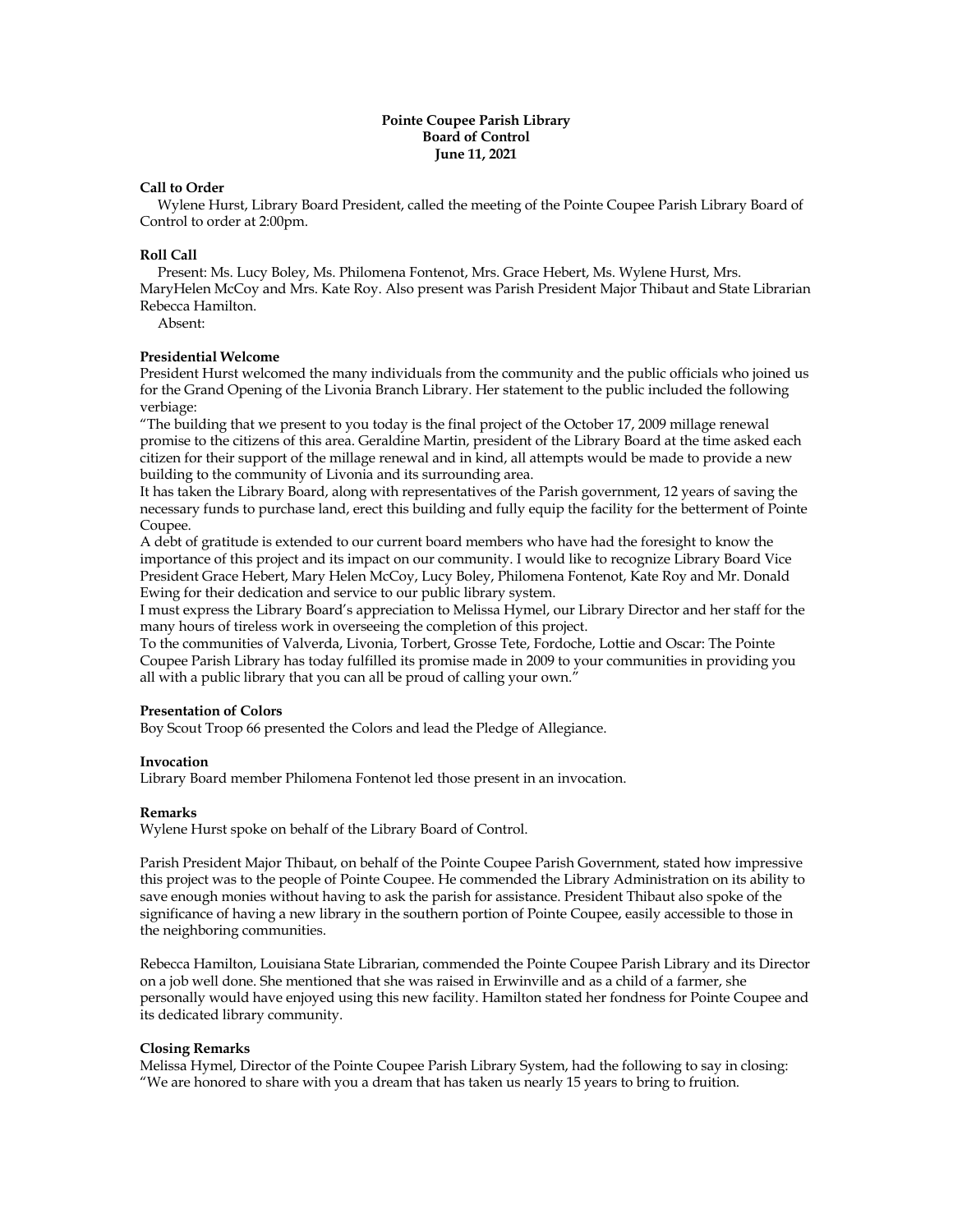Our new Livonia Branch Library has become affectionately referred to as THE BEAST by those of us who have dealt with its design and construction on a daily basis. We first had to save every extra penny in our annual budgets over a 15-year period to accumulate enough monies to actually afford this building. The Library Board of Control chose not to add a Bond burden on the tax payers – rather frugal spending over this time eventually lead to enough savings to construct, furnish and stock the shelves of the new library. I must note that when this building was first advertised, the bids were totally off kilter due in large part to what I often term "ARCHITECTURAL WASTE LAND". We rejected the first bids, reduced the size and specialty items in the original plan and re-bid a more efficient floor plan that DID come into a workable budget.

If ever there is a severe weather condition such as a DROUGHT, just ask me to sign a construction project. In October 2019, we were experiencing an extremely dry period with No-Burn orders in affect at the time. The exact week documents were signed, it rained. And it continued to rain for 2 months. Then we had a severe cold period with Snow and ice. Mud, mud and more mud. The weather was nice for only a few months before the pandemic – yes, THE PANDEMIC hit. I'm telling you I felt cursed. The Electrical crew developed COVID, recovered, and then the AC crew developed COVID, recovered, and then the finishing crew developed COVID and recovered. Months went by as things slowly progressed. But the COVID pandemic wasn't finished with us yet. VITAL components weren't available, furnishings weren't available, computers, computer components, windows, doors...all of the necessary pieces were back ordered because of COVID. Even to this day, we still have pieces that are not yet ready because we are awaiting product manufacturing and distribution. BUT we do have books on our shelves and we have programs ready to roll. The children of Livonia WILL have a Summer Reading Program this year!

I would be remiss if I did not thank a few people who have helped immeasurably with this project: Brian Cifreo with Livonia Lumber who sold us this beautiful lot at an extremely fair price.

Scotty Lejeune and his mom Barbara Lejeune who helped solve a major problem.

Little Ricky David with the town of Livonia for everything he managed to accomplish and his ability to fix any and all problems. If we had a question about what was where – just ask Ricky.

Maurice Picard for his invaluable historic information on the area and its resources. His enthusiasm for this project was heartwarming.

Ed Sanchez who came into this project with one objective – to make sure it was done correctly and to specifications. His professionalism was and still is greatly appreciated.

Andy Chustz and Johnny Sparks for their dedication to detail and their assistance wherever and whenever needed. They were my eyes when I could not be on site.

Robert Bob Allen who worked miracles in finding and installing key components when no one else could. I have to admit that he solved one of our major problems with just a phone call.

Tommy Leonard who helped make sure that all codes were followed and was available with names, numbers and instant responses to sometimes dreaded situations.

David Mougeot with Mougeot Architecture who became our Professional of Record and took a crazy schematic and worked miracles to provide a quality structure.

Mark Wilson with MA Wilson Contractors who gave us a quality product.

Our Pointe Coupee Parish Council and its President Major Thibaut who were supportive of our endeavors throughout all phases of this project. Their patience and kindness were truly appreciated especially during the pandemic. Their continued support of our millage is extremely reassuring.

Eric Johnson with the State Fire Marshall's Office who had our best interests constantly at the forefront and made sure all parties stuck to the rules.

Ronnie Collins who gave us a unique mural, depicting characters of favorite classic children's books. Henry Watson, Livonia's native son, with his positive attitude and belief in his public library. His one of a kind pieces of art hang on our walls and stand to enhance the story of the people of this parish and particularly those who visit this library on a daily basis.

The staff of the Pointe Coupee Parish Library who worked constantly and efficiently to pull this building together and make it a library. They have moved the books in this building more times than even they want to admit.

To the Library Board of Control, I say thank you for believing in the vision when I said I knew we could provide a quality building with great resources that would last long beyond our lifetimes. And to those Library Board members over the years who had faith that with determination, with fortitude, with vision…. we CAN make dreams come true. This is truly a Place Where Magic Happens.

I hope and pray that the citizens of Pointe Coupee Parish will be proud of this facility. It belongs to the people and they have waited a long time for this day. Welcome to the Pointe Coupe Parish Library Livonia Branch. It's yours. Enjoy."